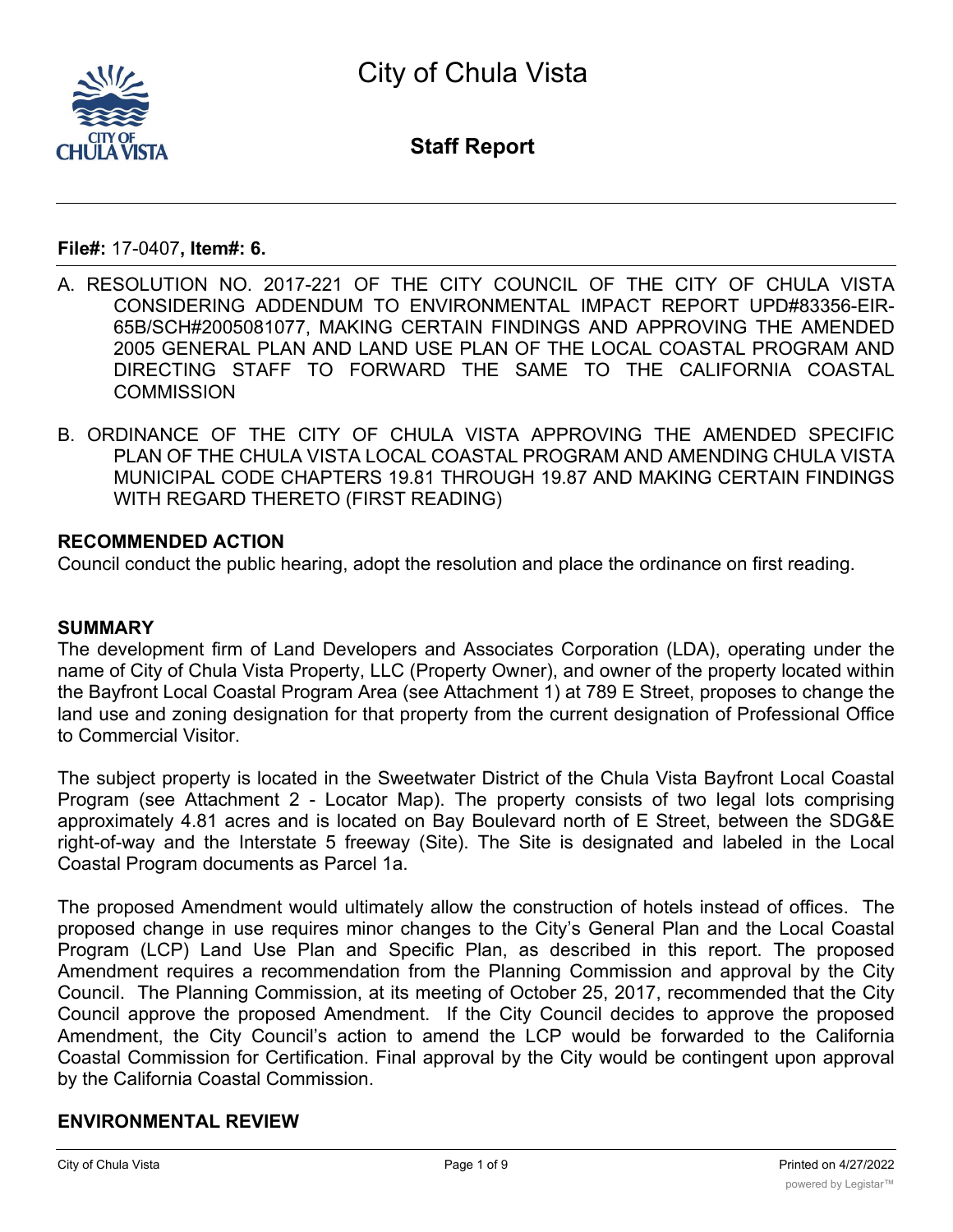### **Environmental Notice**

The proposed Amendment was adequately covered in the previously adopted/certified Final Environmental Impact Report UPD#83356-EIR-65B/SCH#2005081077 for the Bayfront Master Plan. An Addendum to the FEIR has been prepared.

### **Environmental Determination**

The Director of Development Services has reviewed the proposed Amendment for compliance with the California Environmental Quality Act (CEQA) and has determined that the Amendment was covered in previously adopted/certified Environmental Impact Report UPD#83356-EIR-65B/SCH#2005081077 (the "FEIR"). The Director of Development Services has determined that only minor technical changes or additions to the FEIR are necessary and that none of the conditions described in Section 15162 of the State CEQA Guidelines calling for the preparation of a subsequent document have occurred; therefore, the Development Services Director has prepared an Addendum to the FEIR (see Attachment 3).

### **BOARD/COMMISSION RECOMMENDATION**

The Planning Commission considered the proposed Amendment at its public hearing of October 25, 2017 and approved a resolution recommending that the City Council consider the Addendum to Environmental Impact Report UPD#83356-EIR-65B/SCH#2005081077, and approve the proposed amendments to the Chula Vista 2005 General Plan, Local Coastal Program Land Use Plan and Specific Plan, and Chula Vista Municipal Code Chapters 19.81 thru 19.87, as presented in the Resolution and Ordinance attached hereto.

### **DISCUSSION**

The Site currently has a General Plan land use designation of Professional & Office and a Local Coastal Program (Land Use Plan and Specific Plan) land use and zoning designation of Commercial - Professional and Administrative (CP). The proposed Amendment would change the General Plan and Bayfront Local Coastal Program designation/zoning to Commercial - Visitor Limited (C-VL). The Amendment, however, would be unique and customized to this Site in that it would only allow hotels along with the typical uses that are ancillary to hotels such as limited retail and restaurant. All other land use regulations for the Site such as height, setbacks, parking, and floor area ratio, would remain unchanged. The Amendment that is the subject of this report and resolutions does not involve approvals of any building or site design drawings. Actual building and site plan approvals would be subject to separate future application/approval and Project specific environmental review pursuant to CEQA.

Proposed Areas of Revision:

The attached City Council Resolution and Ordinance contain a list of pages (Exhibit B) with the proposed changes. Below is a list of those changes to the 2005 General Plan and the Local Coastal Program.

1. Chula Vista 2005 General Plan

Page(s) LUT-45 General Plan Land Use Diagram LUT-59 Table 5-6 General Plan Land Use Distribution (2030)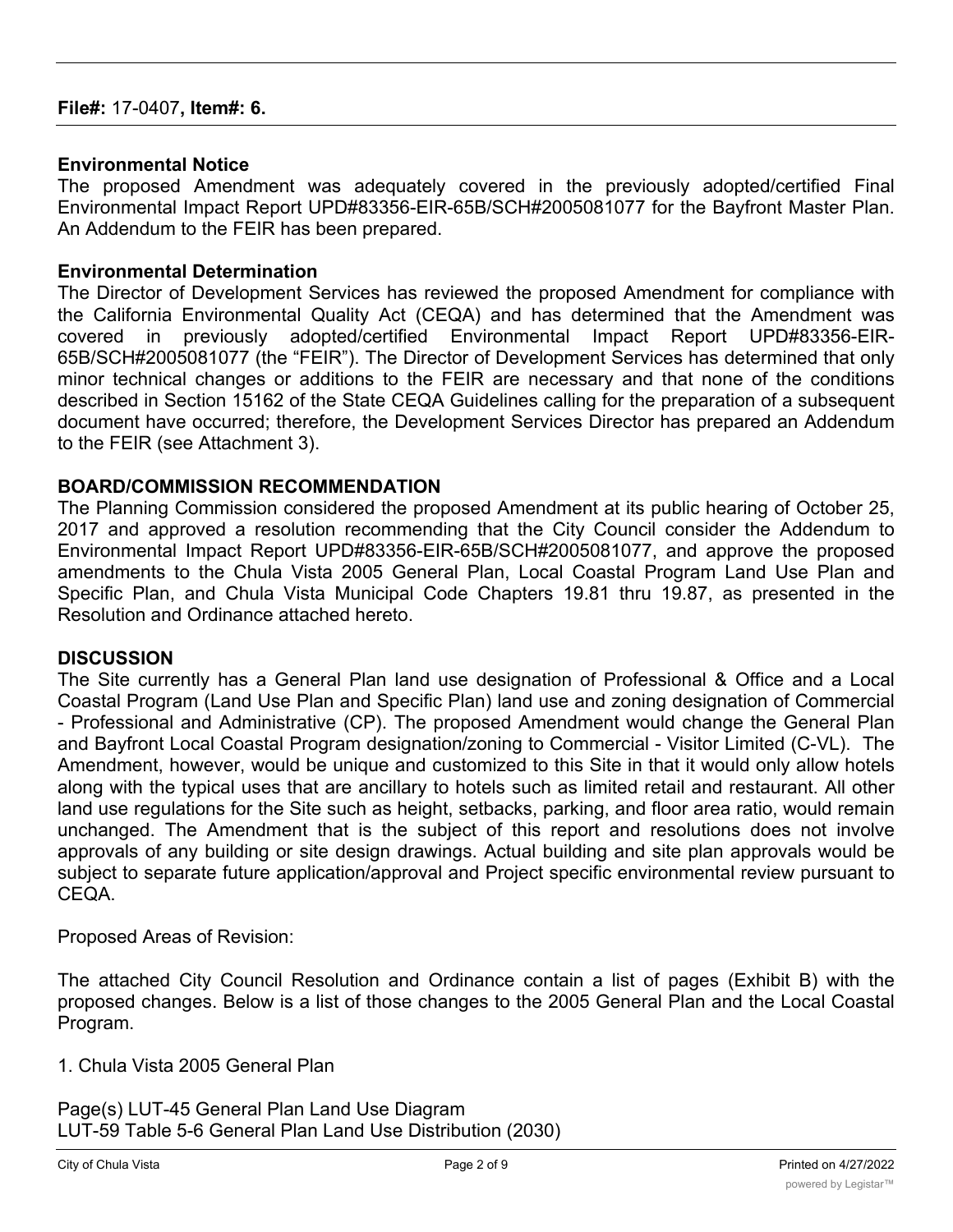LUT-60 Table 5-7 General Plan Land Use in 2030

Nature of Proposed Revision:

The proposed change relates to the land uses contained in the diagram on the above referenced page. The change, should the amendment be approved, would involve switching designator color to red indicating a Commercial Visitor use zone.

Proposed amendments to Tables 5-6 and 5-7 would reallocate the approximately 5 acres from the Commercial Office designation to Commercial Visitor where applicable.

2. Chula Vista Bayfront Local Coastal Program: Land Use Plan (adopted 09/2012; amended 07/2015 & 08/2015)

Pages: III-3; III-5; III-12 & III-13.

Nature of Proposed Revision:

Page III-3 - Change color of designator to indicate Commercial Visitor land use.

Page III-5 - Remove "C-P" reference and replace with "C-VL"; Remove office reference and change to hotel; and change reference to ownership.

Page III-12 - Amend Table 3-1 to reallocate acreage distribution related to proposed land use change.

Page III-13 - Remove reference to parcel 1a and related office zone. Add "Commercial- Visitor Limited (C-VL)" zone language.

3. Chula Vista Bayfront Specific Plan (September 2012)

Page 19 - Add "Commercial-Visitor Limited (C-VL)" zone language.

#### **Analysis**

Below is an analysis of the proposed Amendment to the General Plan and Local Coastal Program, which consists of the Land Use Plan and Specific Plan.

#### General Plan Amendment

The General Plan Amendment (GPA) involves a land use designation change of approximately 4.8 acres from Professional Office to Commercial Visitor to accommodate hotel uses within the Bayfront Planning Area.

The GPA proposes minor changes to the Land Use and Transportation Element of the General Plan consisting of:

- Land use acreage adjustments; and
- Revisions to tables, maps, and graphics.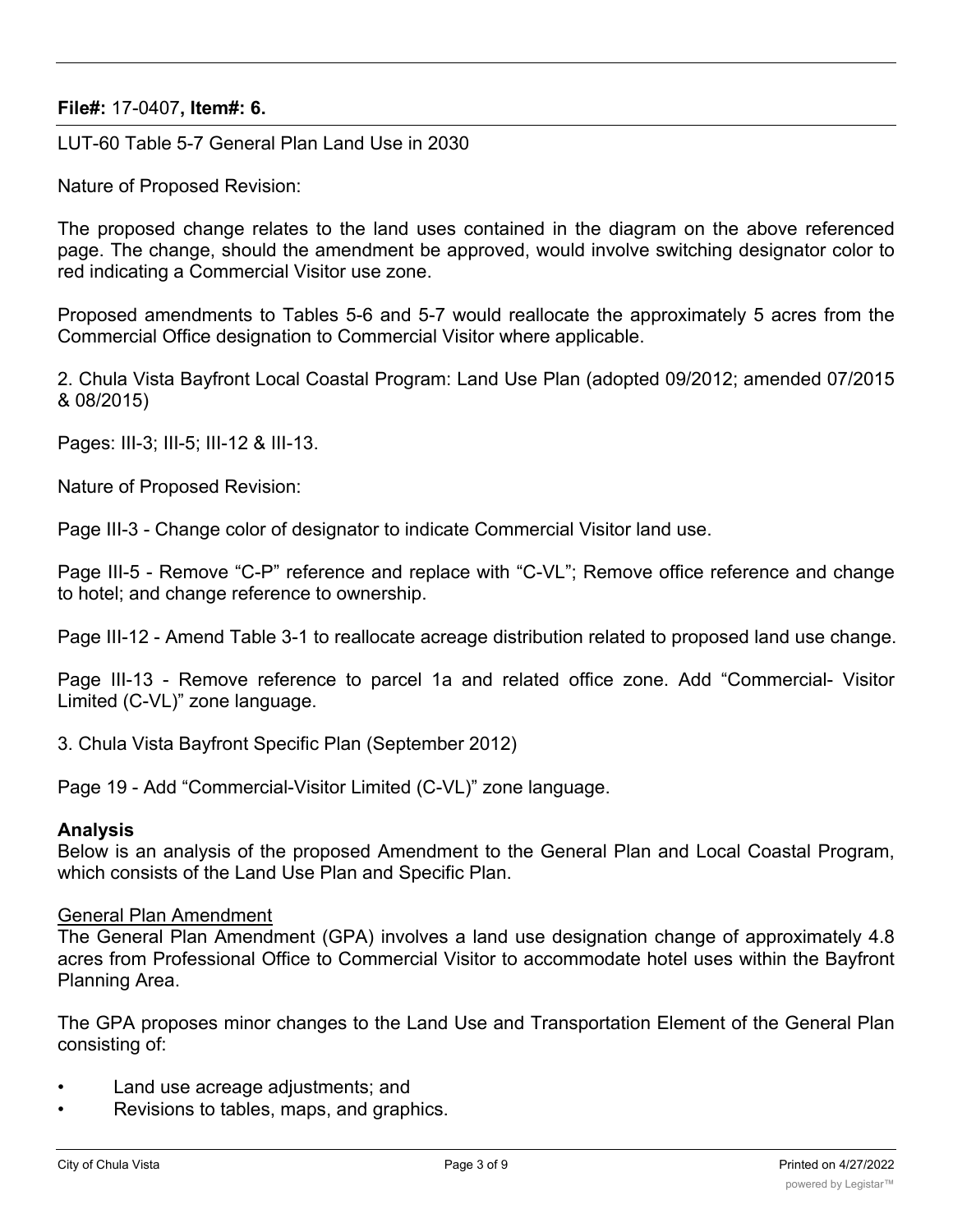### *Bayfront Area Plan and Sweetwater Subarea*

The subject property is within the Sweetwater District, north of the Harbor and Otay Districts within the Bayfront Planning Area. Each of the subareas includes the Vision and applicable Objectives and Policies, along with development parameters, similar to the format and content of other Planning Areas in the General Plan. Each of the three Subareas contains unique opportunities and their own envisioned character. There are Objectives for each of the Subareas that reflect the unique vision for the respective subarea. For each of the Objectives, several Policies are crafted with particular instructions that achieve the Objective. The Vision, Objectives and Policies of the Bayfront Area Plan and Sweetwater District applicable to the Project are summarized and listed below.

a. Bayfront Area Plan: The Bayfront Area Plan envisions a world-class Bayfront in the City of Chula Vista to benefit citizens and visitors to the region, and to complement existing and proposed development within the City's corporate boundaries.

- Objective 101 promotes a water-oriented focal point for the entire City with uses that are attractive to visitors and residents.
- Policy 101 stipulates the provision of a balanced mix of land uses including visitor serving commercial, cultural, civic, residential and open space conservation.
- Policy 101.3 encourages the allowance of development intensity that provides for economic generators within the capacity of planned public services and infrastructure systems.

The proposed Commercial - Visitor land use designation is consistent with the Objective and Policies above, by designating a land use that could accommodate hotel uses for visitors as well as residents to the Bayfront area and City of Chula Vista. Convenient access to the Interstate 5 Freeway, existing transit route, utilities, and water and sewer would be able to serve and accommodate mid-rise hotels within the site.

b. Sweetwater: This northerly portion is envisioned to have a mixture of employment uses, visitor-serving hotels and restaurants, and a Signature Park located in proximity to Interstate 5 that is sensitive to the surrounding natural environment. These uses integrate the existing views of the Bay and the Sweetwater Marsh Wildlife Refuge, including linkages to the Bayshore Bikeway, Chula Vista Greenbelt trail system, and the Urban Core. It is intended as the lowest intensity of uses.

- Objective 107 encourages development activities that minimize impacts to surrounding environmentally sensitive lands.
- Policy 107.2 encourages lower intensity and visitor-serving development such as hotel, mixeduse commercial and office within the area.

The project site is at the most easterly portion of the Sweetwater District, adjacent to Interstate 5, and minimizes impacts to sensitive lands further to the west. The Commercial Visitor designation is consistent with and implements Policy 107.2 by accommodating hotel uses within the area.

### *General Plan Amendment Conclusion*

The proposed GPA implements the goals and objectives envisioned for the Bayfront Planning Area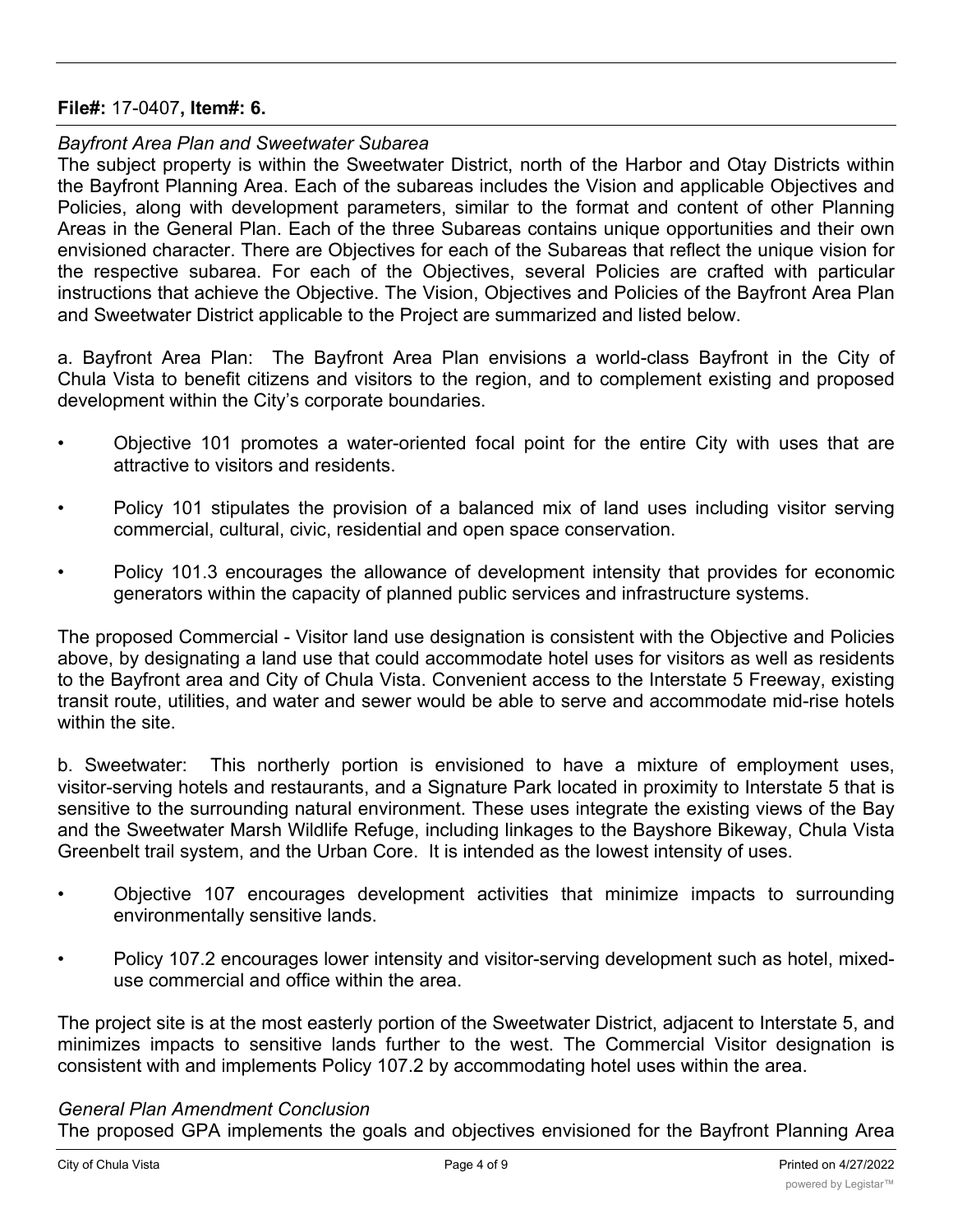and Sweetwater District. The Commercial Visitor land use designation accommodates hotels, and contributes to the development of a dynamic Bayfront for the City's residents and visitors. The project promotes development of hotels within the easterly portion of the Bayfront and protects sensitive resources.

### LCP Land Use Plan and Specific Plan

As listed above, the proposed Amendment to the Land Use and Specific Plans is limited and intended to change the land use and zoning designation from office to hotel. As indicated above, the Amendment to the LCP consists of changes to Pages III-3; III-5; III-12; and III-13 of the Land Use Plan, which consist of changing designator colors and exchanging acronyms (C-P to C-VL) and references to the land use and zoning for Parcel 1a.

The proposed changes to the LCP documents are intended to allow the development of hotels and ancillary uses on Parcel 1a. The existing CP-O zone would be converted to Commercial - Visitor Limited (C-VL). The requested modification would restrict uses to hotel uses only (CVMC §19.84.002 (A)(2)(a)) and would not permit other uses allowed under the zone unless C-V allowed commercial and retail uses are ancillary to the main use and contained within the main structures. This would ensure that first and foremost, all ancillary uses are provided for the use, convenience and enjoyment of hotel guests.

The rationale for the restricted zoning and narrow definition of allowed uses proposed by the developer is to limit the extent of impacts generated by the development and its operation to fall below or, at a minimum be consistent with the range and level of impacts analyzed and mitigated in the original project Environmental Impact Report (EIR). Allowing a host of uses permitted under the C -V zone (restaurants, bowling alleys, etc.) would carry additional impacts and would potentially incur supplemental environmental analysis. The proposed Amendment does not have any significant impacts and is consistent with the 2005 General Plan and LCP based on the following:

- The proposed development is a hotel use permitted under the proposed C-VL zone;
- Project is not residential;
- The proposed use would be a select service hotel constructed to the building standards currently allowed under the Chula Vista Bayfront Master Plan (CVBMP) (120,000 sq. ft./44 ft. max);
- The limited C-VL zone would allow only hotel uses and would not permit other uses allowed under the C-V zone unless ancillary to the hotel use and contained within the main hotel structure.

# **Consistency with the General Plan and LCP**

In preparation of this application, LDA produced a number of graphics and retained professional consultants to generate reports covering a number of potential issue areas. Traffic, fiscal impacts and water and sewer generation rates were developed and compared to levels that would exist under the current zoning. Below is a discussion of these issue areas.

### Land Use and Zoning Compatibility

### *Chula Vista General Plan*

The Chula Vista General Plan sets forth several objectives and goals for future development of the City and in particular the Bayfront. The proposed hotel use is consistent with the goals of the General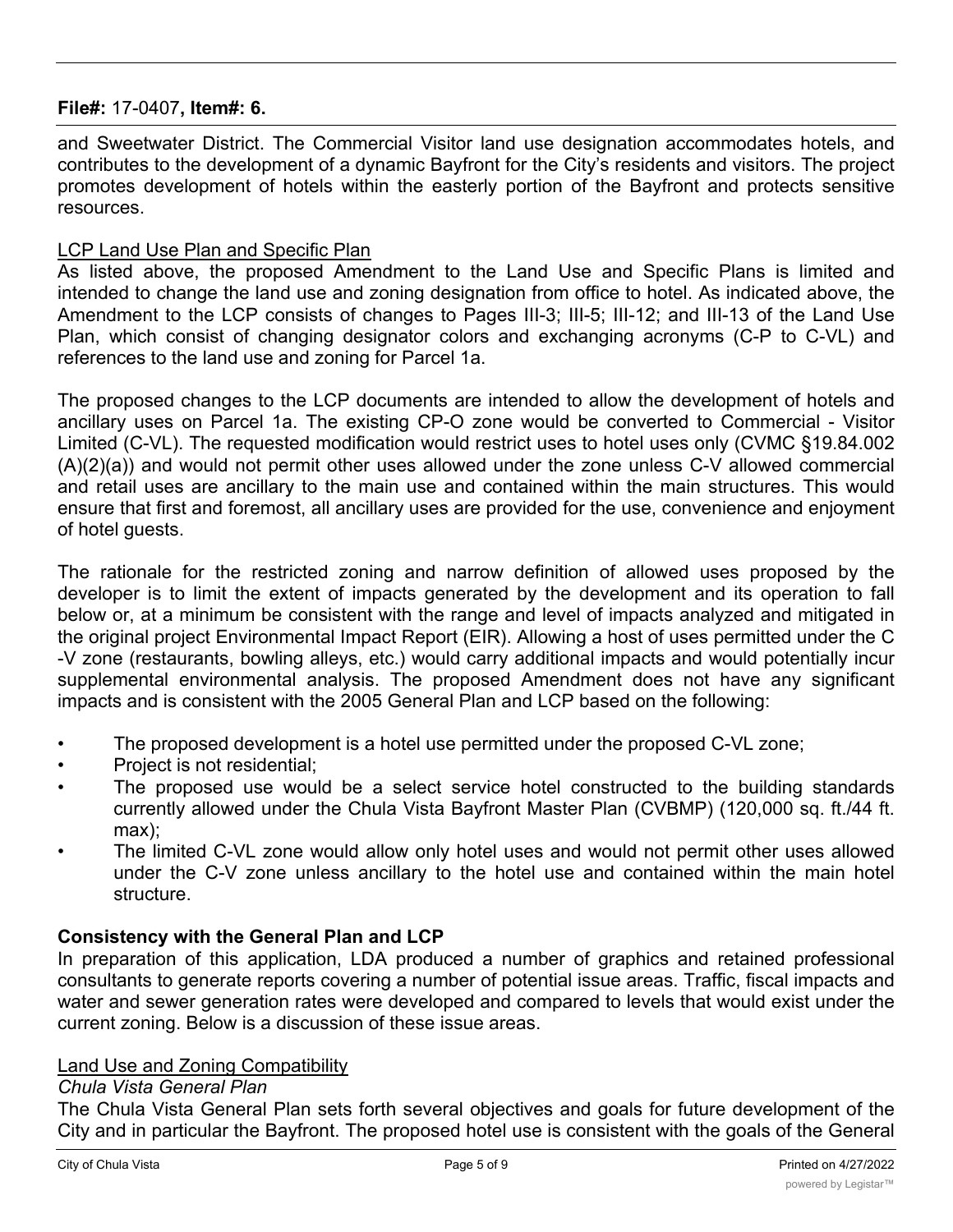Plan from a citywide perspective, as well as for the Bayfront Planning Area. The General Plan Amendment implements the goals and objectives envisioned for the Bayfront Planning Area and Sweetwater District. The Commercial Visitor land use designation accommodates hotels, and contributes in the development of a dynamic Bayfront for the City's residents and visitors.

# *Local Coastal Program Land Use Plan and Specific Plan*

The proposed zoning change would be consistent with Chula Vista's LCP. Under the plan, (Table 3-1, pg. III-12) the land use distribution would still allow for 21 acres of office use and increase Commercial Visitor uses to just over 10 acres. Other goals contained in the LCP are consistent with the proposed rezone and General Plan Amendment. The freeway orientation of the site, the integration of non-motorized transportation modes and the protection of coastal sight lines are all factors inherent in the proposal and consistent with goals established by the LCP. The proposed use is consistent with the LCP, which includes hotel uses. All development standards and requirements included in the LCP for the site will remain the same and they all can be achieved. Moreover, the proposed use generates fewer environmental impacts than the allowed professional office use, as further explained below. The Bayfront Specific Plan is intended to implement applicable land use policy documents through a series of specific design related regulations. The current request by LDA is to rezone Parcel 1a through amendments to the Chula Vista General Plan and LCP. The Specific Plan requires development related standards that are not directly applicable to a use-related rezone application.

# *Chula Vista Bayfront Master Plan*

Aside from the change in use, the LDA proposal adheres to all requirements contained in the CVBMP. The developer will be encouraged to fully integrate the subject site with other public uses in the Sweetwater District and work to design and construct an appropriate gateway for the E Street entrance to the Bayfront. The GPA implements the goals and objectives envisioned for the Bayfront.

The LDA proposal, if approved, has the ability to encourage development in the northern portion of the Bayfront. The proposal would also fund infrastructure improvements. The provision of lower cost hotel accommodations is consistent with the goals of the Coastal Act.

# **Environment**

The Chula Vista General Plan identifies hotel development as a low intensity use and recommends visitor related uses as a goal in the northwest sector of Chula Vista. In addition to the building size and height, LDA is required to comply with all CVBMP requirements with respect to energy efficiency, landscaping, protection zones, building materials and operations, etc. The LDA proposal will comply with the required 100 ft. ecological preserve buffer at the northern property line. In addition, construction, materials and operations will adhere to the requirements contained in the CVBMP Settlement Agreement approved in May, 2010.

# **Traffic**

A traffic study dated October 26, 2015 was prepared by a registered traffic engineer (Federhart) to assess the impact on traffic generation for the Site as a result of the Project. All figures used in this analysis were derived from the 2010 CVBMP FEIR, Appendix 4.2.1 and SANDAG'S "Guide of Vehicular Traffic Generation Rates for the San Diego Region, 2002". For the purposes of this analysis, a business class, select service hotel development was considered based on the subject parcel size, maximum room count and the limitation of amenities, such as pools, personal services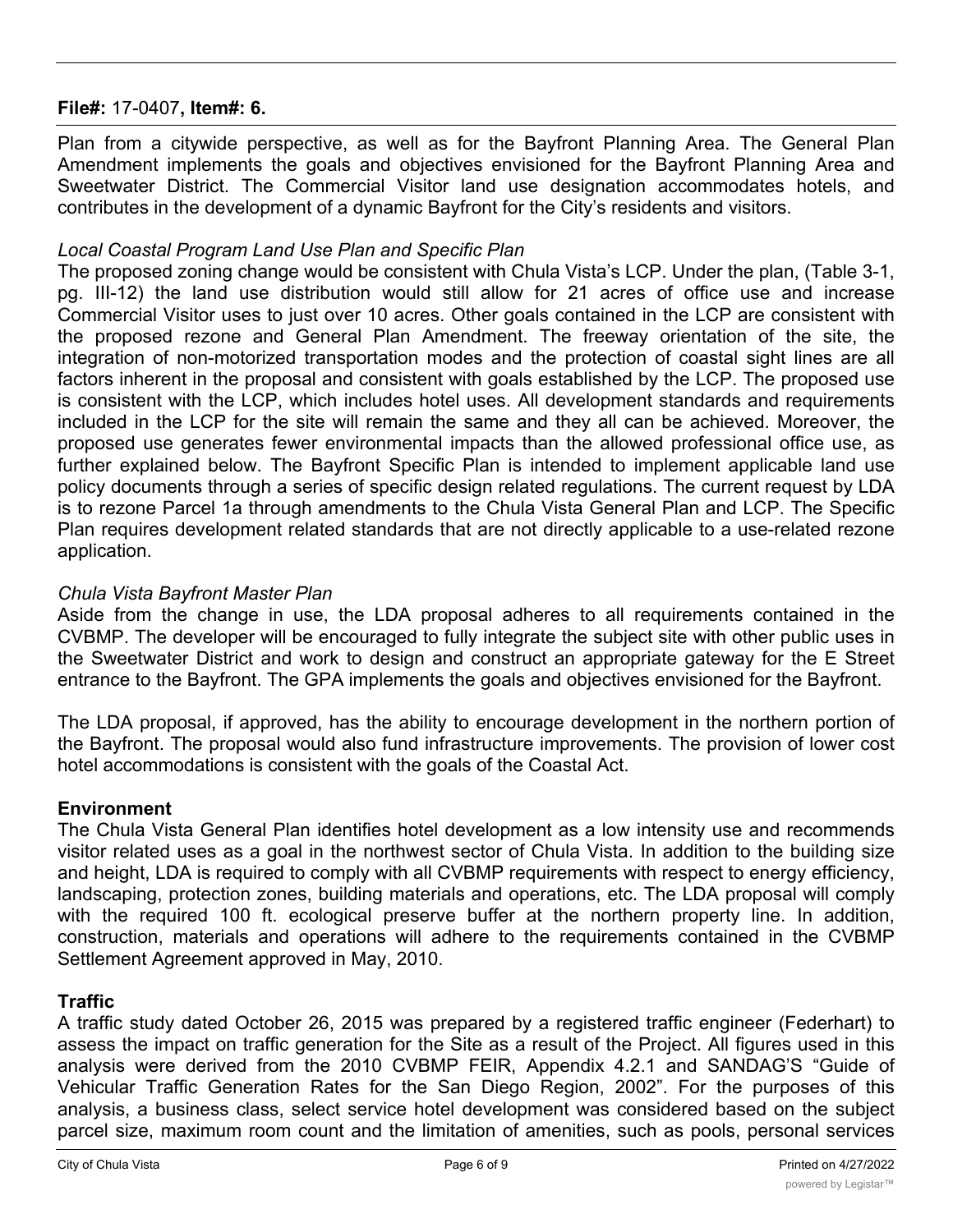and onsite restaurants. It was also determined that comparison building programs would be equal and based upon the CVBMP approved development envelope (140,000 sq. ft./44 ft. ht.).

The Traffic analysis identified significant traffic related benefits along the E Street corridor from the proposed change in use over the existing office designation for the 1a parcel. In particular, peak hour traffic impacts are reduced an average of 45% in the morning hours and 47% during evening periods. Overall, traffic generation for the proposed hotel use is 27% lower than the allowed office use. No significant traffic impacts beyond those identified in the CVBMP FEIR would result from this Project.

# **Utilities**

A Sewer and Water Demand report, dated December 21, 2015, was prepared by Dexter Wilson Engineering to determine the level of change in forecast wastewater generation and potable water demand as a result of the proposed GPA and rezoning. The analysis considered the current projections for the utilities as stated in the 2010 CVBMP FEIR for a commercial office development. That projection data was compared to estimates for a proposed hotel contained in the same environmental document. The comparison assumed that both developments would observe existing buildout scenarios allowed in the CVBMP (120,000 s.f./44 ft.).

# *Wastewater*

Based on the analysis prepared by the consultant, the hotel use would result in a net reduction of 2,600 Gallons Per Day (GPD) when compared to the office use. As a result of the proposed land use change, Parcel 1a will have a net benefit by reducing total wastewater flows and account for only 2.2% of the total projected flows for the entire Sweetwater District as projected in the 2008 Sewer Technical Study.

# *Water*

The consultant analyzed projected demand for potable water for the proposed land use changes and compared that demand to the projected impacts for an office use contained in the CVBMP FEIR. Based on the review, the change in use will add approximately 9,250 GPD. This increase is considered to be negligible and will not result in the need for additional facilities beyond those identified in the CVBMP FEIR. The consultant analyzed the capacity of existing underground facilities (sewer/water) and those planned to adequately serve the Sweetwater District, which includes the subject site. Based on that analysis, no changes to the planned infrastructure is required or recommended. The increase is considered less than significant and there are no impacts beyond those identified in the CVBMP FEIR.

# **Public Noticing**

Processing of the proposed LCP Amendment went through two levels of public review. California Public Resources Code requires that amendments to LCP's be set for public review for a period of 45 days prior to their presentation to policy-makers for consideration. Staff set the proposed LCP Amendment for public review from August 7, 2017 through September 21, 2017. The documents were deposited for public consultation at the City of Chula Vista Development Services Public Counter and the Chula Vista Public Library Civic Center branch, and an electronic copy of the documents was also available on the City's web site and the link was included in the written notice. A written public notice was mailed to all property owners within the LCP Area, as well as to a list of public agencies.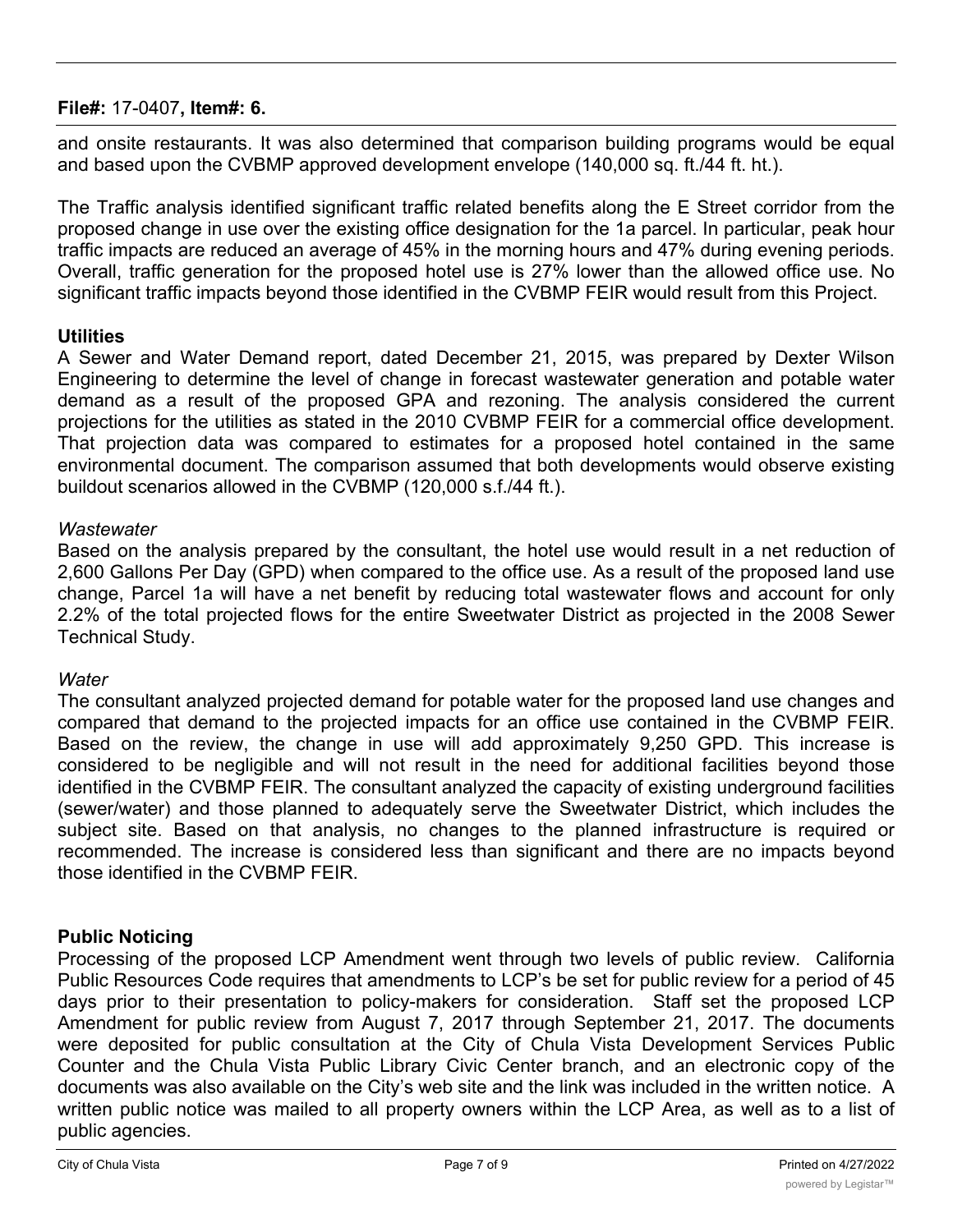As part of the Planning Commission public hearing on the General Plan and LCP Amendment, a new notice of public hearing was sent to and published in the Star News on October 13, 2017. A copy of the notice was also mailed to all property owners within the LCP Area. A copy of the proposed Amendment documents remained in the Public Services Counter, library branch and City's website for public consultation until the day of the Planning Commission hearing.

And finally, as part of the City Council public hearing on the Amendment, a new notice of public hearing was sent to and published in the Star News on November 24, 2017. A copy of the notice was also mailed to all property owners within the LCP Area. A copy of the LCPA documents remained in the library branches and City's website for public consultation until the day of the City Council hearing.

### **DECISION-MAKER CONFLICT**

Staff has reviewed the property holdings of the City Council members and has found no property holdings within 500 feet of the boundaries of the property which is the subject of this action. Consequently, this item does not present a disqualifying real property-related financial conflict of interest under California Code of Regulations Title 2, section 18702.2(a)(11), for purposes of the Political Reform Act (Cal. Gov't Code §87100, *et seq*.).

Staff is not independently aware, and has not been informed by any City Council members, of any other fact that may constitute a basis for a decision maker conflict of interest in this matter.

# **LINK TO STRATEGIC GOALS**

The City's Strategic Plan has five major goals: Operational Excellence, Economic Vitality, Healthy Community, Strong and Secure Neighborhoods and a Connected Community. The amendment to the Local Coastal Program and its implementation at the project level support all of the City's major goals by providing a land use and regulatory document that will serve to promote and facilitate the implementation of development projects such as the proposed hotel project, as well as other commercial, industrial and open space projects. Development of the projects contemplated in the LCP will create jobs (Economic Vitality/Operational Excellence), provide a well planned community on the Bayfront (Healthy, Strong and Secure Neighborhoods) that will improve the western part of the City and connect the Bayfront to the rest of the City (Connected Community).

# **CURRENT YEAR FISCAL IMPACT**

All costs associated with processing the proposed amendments are borne by the applicant, resulting in no net fiscal impact to the General Fund or Development Services Fund.

### **ONGOING FISCAL IMPACT**

Though a job creation analysis has not been developed for this application, LDA has prepared reports for comparable hotel projects in Southern California. A typical select-service hotel with approximately 200 rooms would generate approximately 250 temporary construction jobs, and approximately 45 ongoing hotel operations jobs and 28 ongoing food service jobs. Indirect jobs created split between construction and hotel operations induced activity could generate an additional 170 jobs.

A fiscal analysis report was prepared to quantify the level of revenue generation for a hotel at the